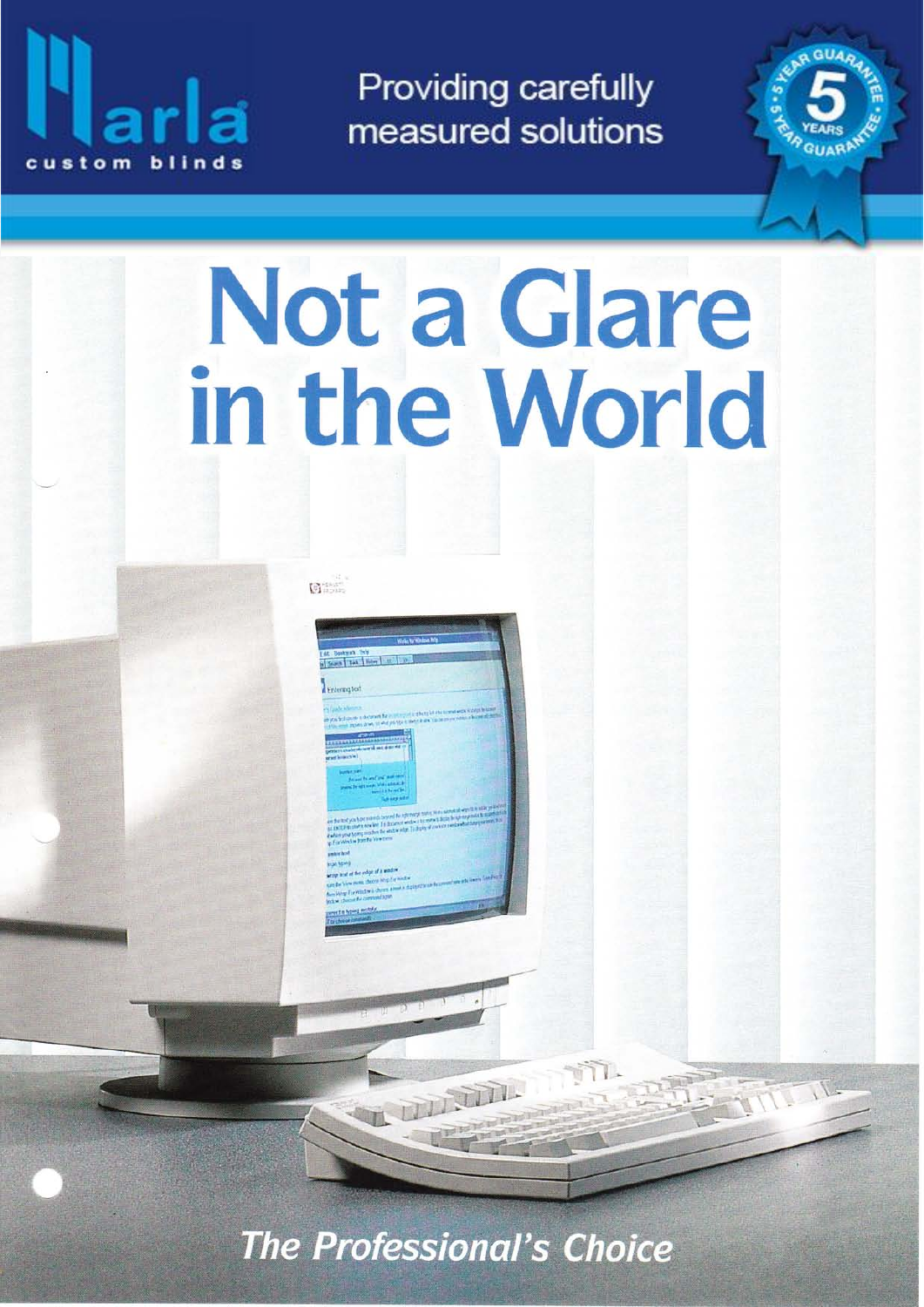# A problem that's hard to see

The modern, automatic camera is a remarkable instrument. To photograph a scene it opens or closes the diaphragm to control the amount of light entering the camera. lt also adjusts the lens system to ensure that the image falling upon the light sensitive film is sharply focused. Only when it decides that everything is satisfactory will it operate the shutter and take the photograph. However one thing that will beat the system is glare.

When a photograph is taken with a strong light source, such as the sun, behind the subject the camera becomes confused. lt will react to the total amount of light coming into the camera by closing down the diaphragm. The resultant photograph will show a shadowy subject against a white background. The camera cannot differentiate between the comparatively small amount of light from the subject and the bright light of the sun. The system has been swamped out by glare.

The same thing happens with the eye. lt has <sup>a</sup> diaphragm, the pupil, and a lens to focus the light on the light sensitive retina which acts like film in the camera. The main difference between the camera and the eve is that the brain constantly receives information from the retina  $\left(\frac{\sqrt{MRSLE}}{2}\right)$  presented to it at the same time. It will always try whereas the film records information only at the  $\gamma$   $\sim$  to accommodate the brightest light which means<br>moment when the shutter is operated - a snapshot in  $\sim$   $\sim$  that dimmer objects become invisible. This moment when the shutter is operated - a snapshot in  $\left(\frac{1800}{5002}\right)^*$  that dimmer objects become invisible. This fact. There is one other important functional difference.<br>The camera cannot get a headache!

The eye can accommodate very large differences in light intensity. lt can also detect minute differences in



 $-6$ 

light levels when presented with both at the same time.



against a bright background can cause headaches What it cannot accommodate is large differences and loss of concentration. These can add up to loss

of efficiency. The problem has become particularly acute in today's, high technology work places.

## The visible difference

The most obvious difference between today's workplace and that of l0 years ago is the vast increase in the number of computers. Most of these have multiple terminals each with it's own visual display unit (VDU). The modern busipess depends upon computers for many functions such as accounting, credit control, production,

stock control, salary calculations and word processing. lt is estimated that, within a few years, over half the working population will use a computer as part of their day to day routine. It is particularly important, therefore, that computer screens are as easy to use as possible. ln fact EEC Health and Safety directive 90/270lays down very clear rules on this matter.

the contrast available between the information displayed on the screen and the screen background is limited. Couple this with strong glare from windows and the information displayed can be impossible to read.

The requirements of Annex A of EEC Health and Safety

EEC Health & Safety Directive 90/270

This lays down the minimum requirements for work with VDU's. Employers who do not comply with this directive face the same penalties as those who do not comply with other health and safety directives.

directive 90/270, Section 3 Subsection (c) says 'windows should be fitted with a suitable system of adjustable coverings to attenuate the daylight that falls upon the work station'. Blinds can fulfil this requirement in every way. They can be incorporated in the original design of a building or can be added without structural alteration at a later date. Blinds can be adjusted to suit the ambient conditions. They can

The problem with VDU screens is that the levels of light emitted from the screen are comparatively low. Therefore even be adjusted to reduce the sun's intensity whilst still retaining outside vision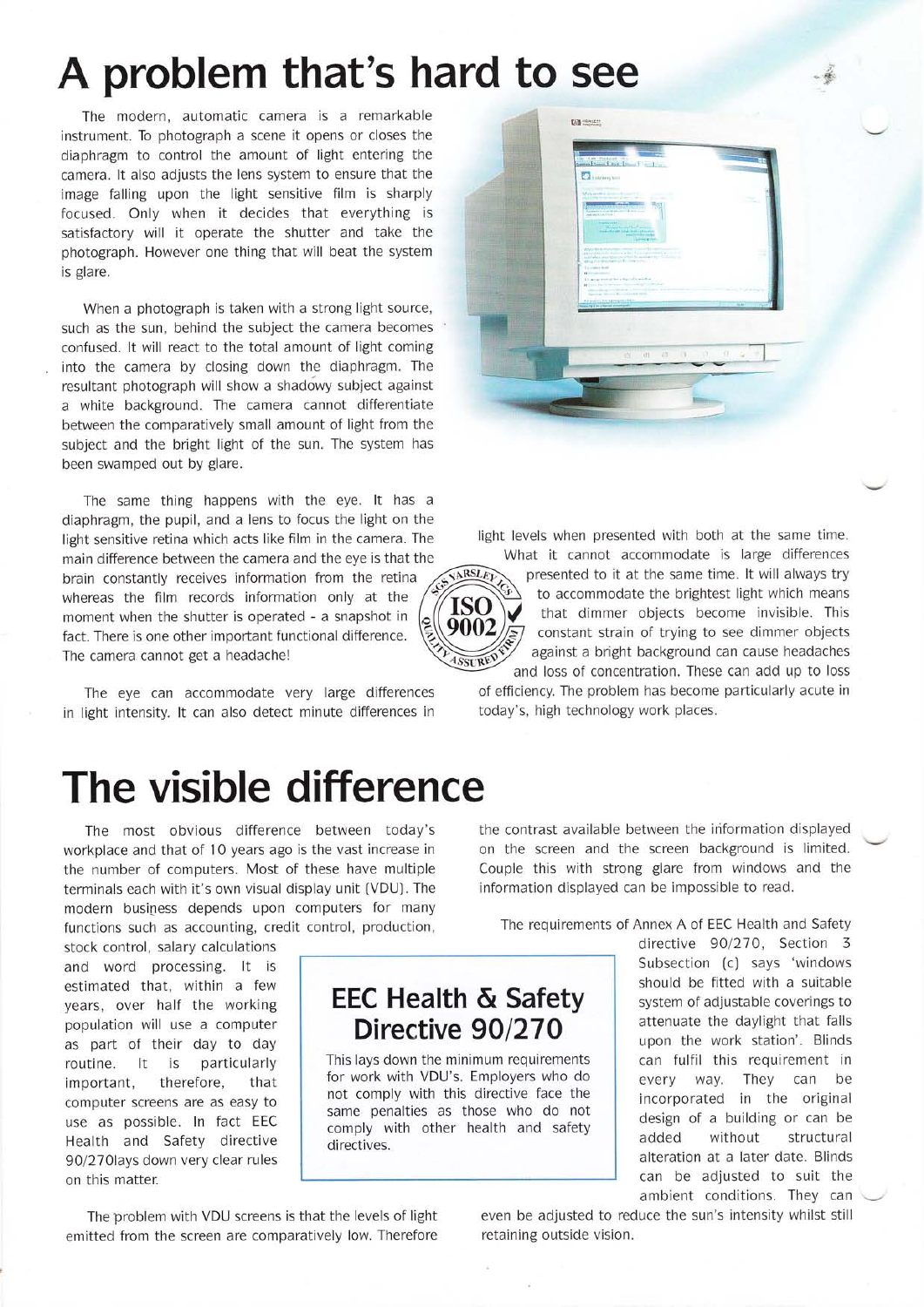# Solar Protective Coating (sPc)

Up to now there has been a shortage of blind fabrics designed specifically to comply with the optical and solar characteristics demanded by current legislation. To meet this need Louver-Lite has developed a unique, solar protective coating (SPC). This reflective coating is applied to one side of a fabric only. This means that the natural colouring and texture on the reverse is maintained.

Two fabrics, known to match the requirements of their target market, the commercial and public sector; have been treated in this way. They are Contex and Dapple. In their coated form they will be known as Contex SPC and Dapple SPC.

Contex SPC and Dapple SPC are flame retardant. They are also particularly suitable for damp conditions as they have a fungal inhibitor in their formulation. They are available in widths suitable for roller blinds and as 89mm or 127mm fabric for vertical blinds. Other widths for vertical blinds are available on request.

Both fabrics are in a carefully selected range of colours to complement the decor normally found in their field. As the SPC backing is white, blinds will always give a uniform appearance to the outside of a building irrespective of the colours chosen for individual work areas.

# Shades of Perfection



s'



Louver-Lite is one of Europe's largest manufacturers of window blind fabrics and other related window blind products. With the experience gained in over twenty five years they understand the technical and aesthetic requirements of their customers. In their production area of  $2\frac{1}{2}$  acres (over one hectare) they design and manufacture a large range of window blind products which they distribute to approved Louver-Lite blind makers worldwide. This network of blind makers can supply various types of blinds which use SPC fabrics. Those most commonly specified are vertical louvre blinds and roller blinds.



### Vertical Blinds

Vertical louvre blinds can be made in louvre widths to suit each installation. The louvres can be tilted to exclude the harsh rays of the sun whilst retaining outward vision. Vertically hanging louvres do not collect dust. However, if they do

require cleaning, they can be removed from the blind very easily - a particularly valuable asset when the blind fabrics are machine or hand washable.



### Roller Blinds

Louver-Lite's SPC fabrics are equally suitable for roller blinds. The blind fabric can be lowered to a level which cuts out troublesome glare while still allowing a view to the outside world. As with vertical blinds, all SPC fabrics have a white backing. This means that

the designer has a free choice of colour for each window knowing that the outside of the building will always present a uniform appearance.

Blinds with Louver-Lite's SPC fabrics are available through all blind suppliers on a complete advisory, measure, supply and fit basis or in any other way tailor-made to suit the specifier's need.



Vertical Blinds in Contex SPC - Jupiter **Roller Blinds in Contex SPC - Jupiter** Roller Blinds in Contex SPC - Jupiter